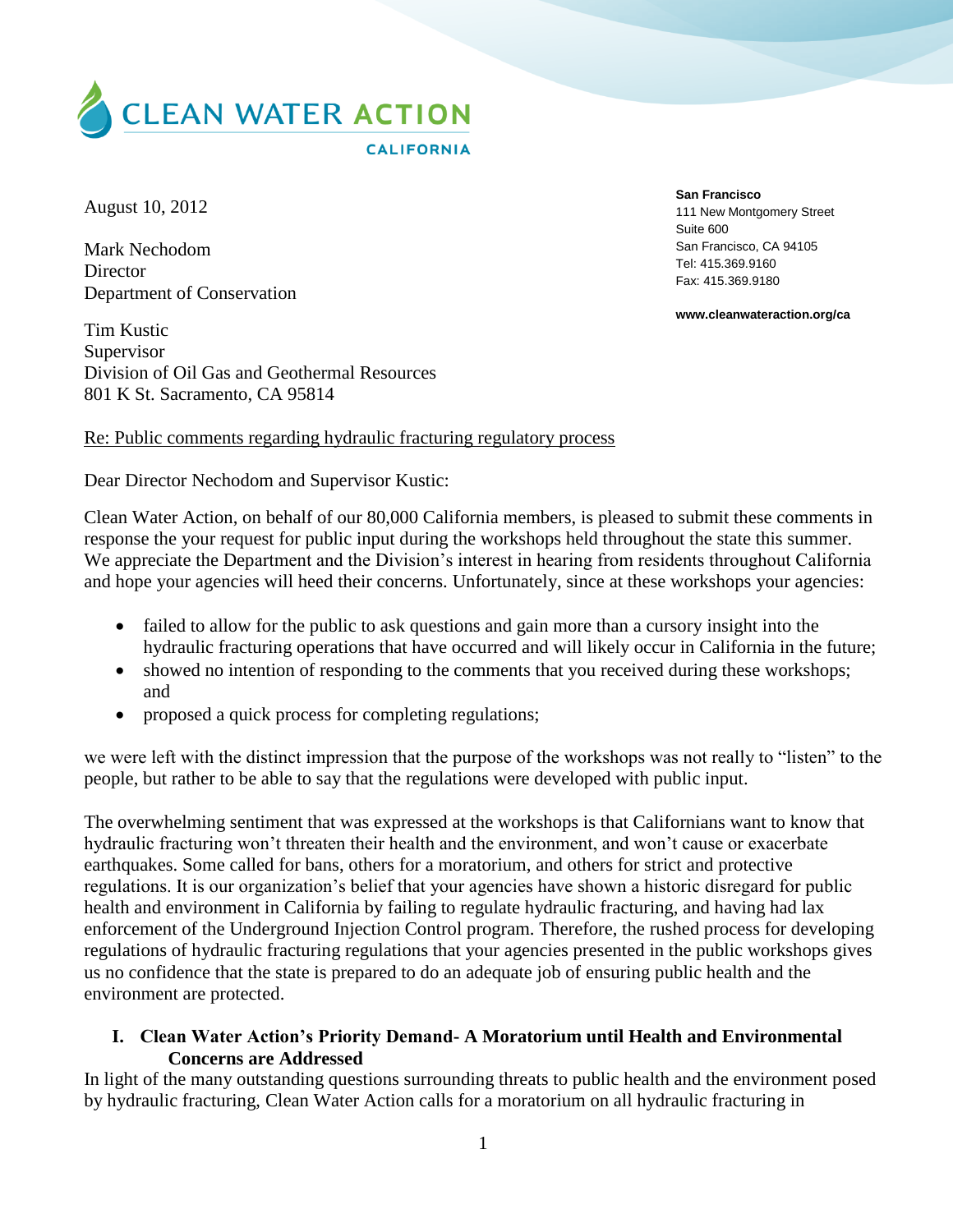CLEAN WATER ACTION

#### **CALIFORNIA**

California until these concerns are adequately addressed. Due to uncertainties regarding the safety of the technique in our earthquake-prone, water challenged state, The Division of Oil Gas and Geothermal Resources (DOGGR) should stop issuing permits to oil and gas drilling operations that use hydraulic fracturing immediately. Across the country, hydraulic fracturing has negatively impacted communities, impaired air and water quality and poses significant risks. Problems associated with hydraulic fracturing (e.g. "fracking") include contamination of water supplies, massive water usage, health-threatening air pollution, man-made seismic activity and industrialization of small rural communities. There is a growing body of evidence regarding the dangers of fracking and California cannot afford to take these risks. Before any more fracking occurs, there must be an independent scientific review of each of the threats associated with fracking, and associated activities such as wastewater disposal, with respect to the unique geology, seismology, air quality, and water resources issues in the regions of California where hydraulic fracturing might occur. The State must examine if and how the industry can operate without compromising California's environment, health, and communities.

Clean Water Action recommends that the moratorium include the following conditions:

- 1. Analysis of all health and environmental impacts related to fracking, including, but not limited to, the handling and disposition of produced water or wastewater, contamination of groundwater, increased demand for water supplies, air quality impacts including greenhouse gas and particulate releases, and the potential for generating seismic activity. These impacts should be addressed both individually and cumulatively, e.g. additional air quality impacts in the San Joaquin Valley are significant at any level;
- 2. The moratorium should apply to all regulated well activities involving hydraulic fracturing, including but not limited to reworking an existing well, not just the issuing of new drilling permits.
- 3. Joint full CEQA review of fracking (including water use, produced water disposal, air quality impacts, and seismologic concerns) conducted by all responsible agencies, including the Air Resources Board, the State Water Resources Control Board, and the Department of Public Health.
- 4. Development of revised agreements between responsible agencies for continuing inter-agency coordination and ensuring adequate monitoring and enforcement of identified impacts.
- 5. The development by the Resources Agency of a 'Health Impact Assessment' (HIA) of hydraulic fracturing to ensure the full identification and incorporation of health protective measures into any adopted program for renewal for hydraulic fracturing. The HIA process is highly a refined and widely respected process for assessing the potential public health impacts of projects to help guide the implementation of specific projects as well as broader policy decisions.
- **6.** Identification of areas where fracking should not be permitted, including in areas where wells are drilled through groundwater aquifers identified as a source or potential source of municipal supply; areas with significant seismic activity, and areas where discharges to surface or groundwater cannot meet the requirements of a local salinity management plan.

## **II. DOGGR has the authority to prohibit fracking activities**

The California Public Resources Code sec. 3106 clearly delineates DOGGR's responsibility to protect California from any danger posed from oil and gas production. Specifically, it provides: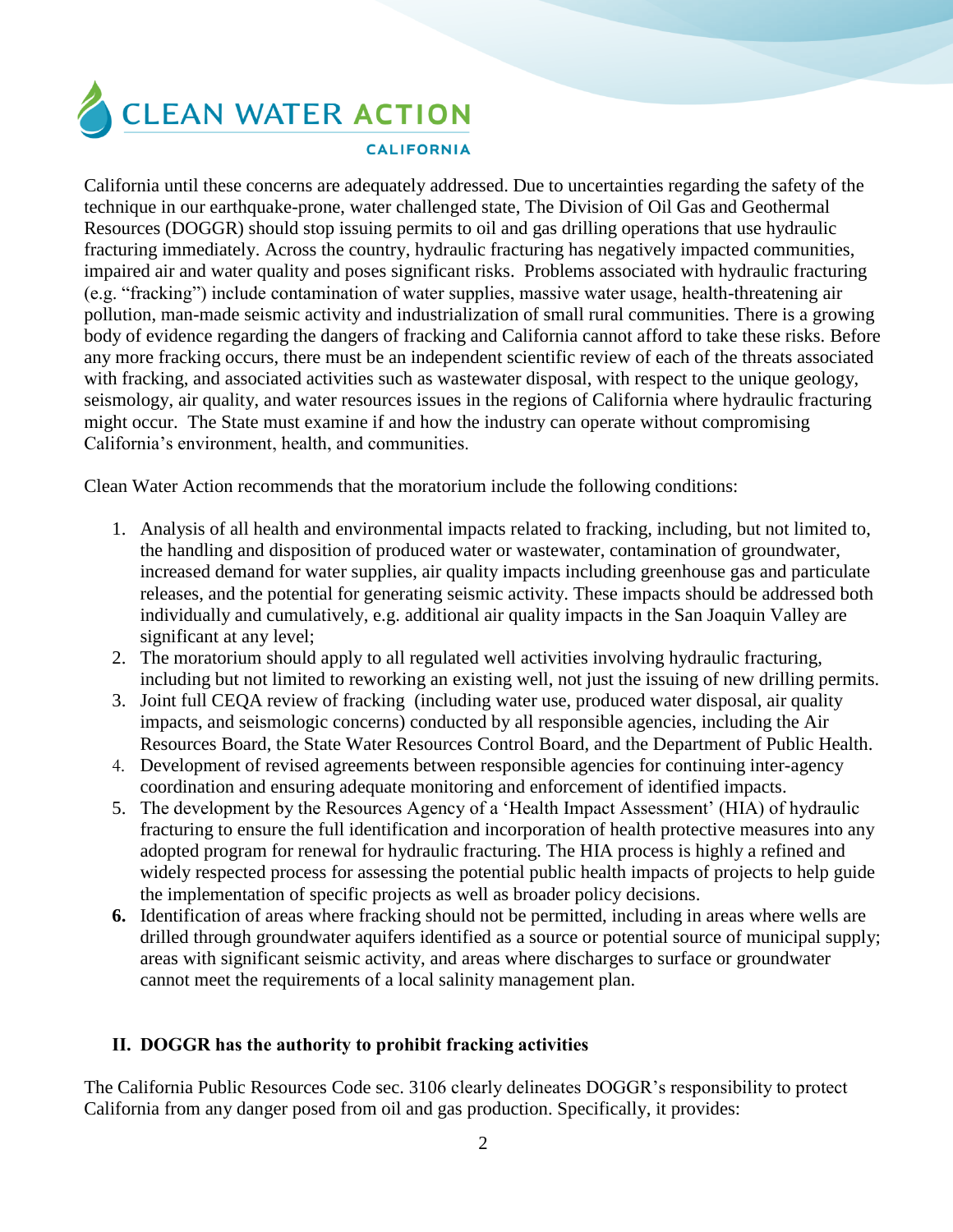

(a) The supervisor shall so supervise the drilling, operation, maintenance, and abandonment of wells and the operation, maintenance, and removal or abandonment of tanks and facilities attendant to oil and gas production, including pipelines…so as to prevent, as far as possible, damage to life, health, property, and natural resources... and damage to underground and surface waters.

If DOGGR finds such potential damages from fracking, then a ban or a policy to not issue permits would be well within its regulatory power.

At the final listening session workshop in Sacamento on July 25, DOC Chief Deputy Jason Marshall said, "banning fracking would require a change in the statute, something that this department does not have the authority to do. The legislature does." This statement is in direct conflict with Public Resources Code 3106 (a) and DOGGR's responsibility to "prevent as far as possible damage to life, health, property and natural resources…and damage to underground and surface waters." DOGGR clearly has the authority to implement a policy of not issuing permits for hydraulic fracturing in the presence of evidence showing that the practice puts California at risk.

There is adequate evidence of the risks associated with fracking for DOGGR to issue a ban or moratorium until an independent scientific review of the technique proves no harm.

## **III.What we've learned from other states**

There have been numerous examples of problems arising from fracking in other states that are well documented. For example:

- $\bullet$  In Pennsylvania<sup>i</sup> contaminated fracking wastewater was discharged into the Monongahela River, the drinking water source for hundreds of thousands of people in and around Pittsburgh; groundwater has been contaminated with methane; and small rural towns have been overrun with heavy gas industry traffic and air pollution;
- In Pavilion, Wyoming, groundwater contamination has been linked to wastewater discharged from fracking;<sup>ii</sup>
- In Colorado, air pollution from fracking operations has resulted in increased smog (ground level ozone) from volatile organic compounds  $(VOC's)$  and health threatening air toxics;
- In Ohio, a series of earthquakes near Youngstown has been linked to the underground injection of fracking wastewater.<sup>iv</sup>

# **IV.California: The New Frack Frontier**

According to industry, California may contain the resources to spur an all out oil rush in the coming years. The Monterey Shale, which underlies most of Kern County and large portions of the Central Coast is the largest oil shale play in the country and companies are lining up to exploit its resources. Occidental Corporation (Oxy), for example, is the largest holder of land/mineral rights to acreage in California, holding rights to drill over 1.6 million acres of land in the Monterey Shale, In a presentation to shareholders in 2010, Oxy officials stated that "in 10 years, California shale could become Oxy's largest business unit."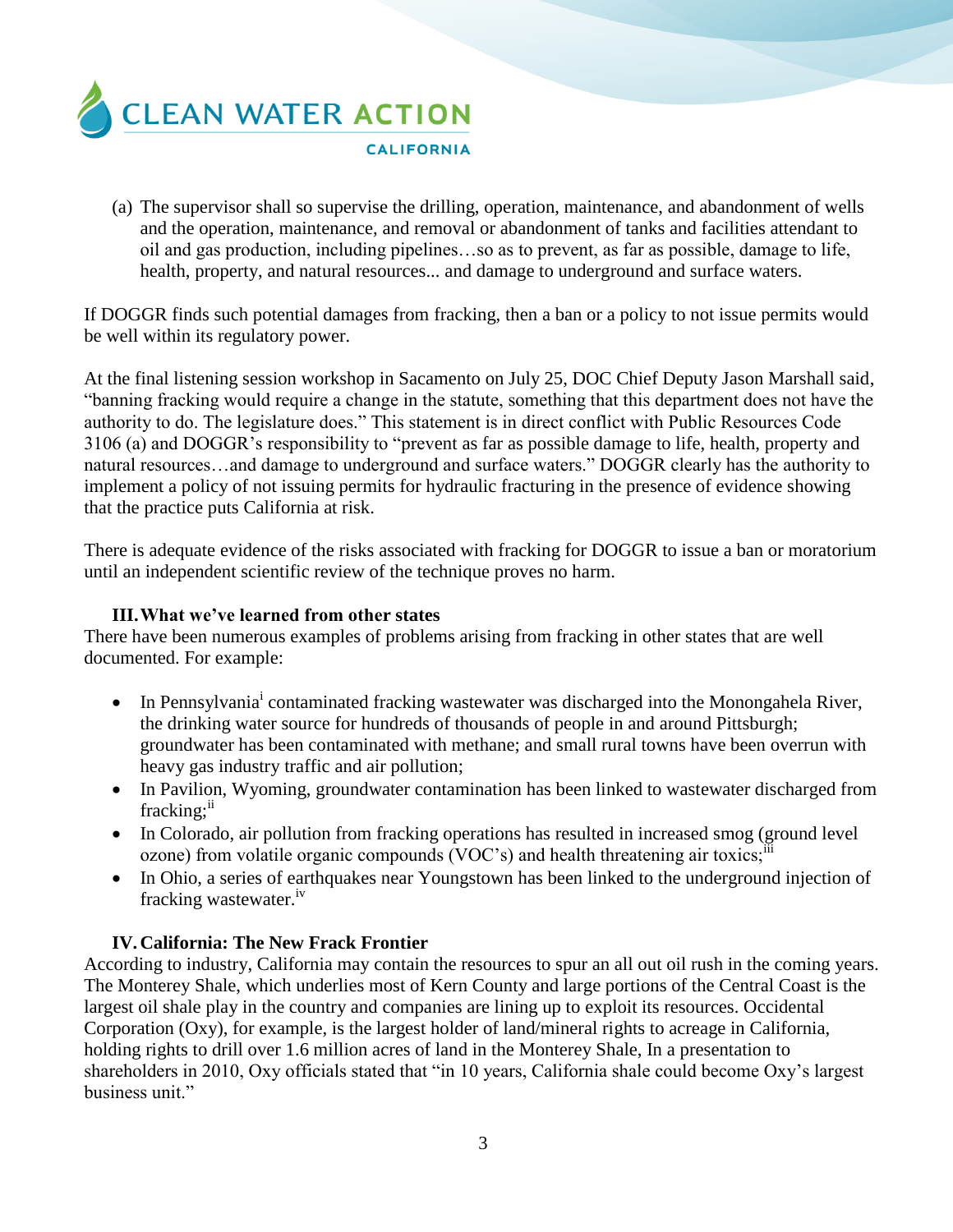**CLEAN WATER ACTION** 

### **CALIFORNIA**

Venoco Inc. has one of the largest stakes in the Monterey Shale with rights to drill in over 300,000 acres in the Monterey Shale. In its 2011 report to shareholders, the company stated that it continues to expand its onshore Monterey acreage lease holdings across three basins: Santa Maria, Salinas Valley, and San Joaquin. Tim Marquez, Chief Executive of Venoco, said in 2011, "Not only is the Monterey shale the largest overall play, it also dwarfs all other individual U.S. oil shale plays. According to the EIA, at 15.4 billion barrels the Monterey shale represents 64% of the technically recoverable shale oil resources in the lower 48 states."<sup>v</sup>

## V. **Concerns Specific to California's Environment, Communities, and Regulatory Agency**

# **A Rush to Develop Regulations**

Clean Water Action does not approve of the rushed timeline that DOGGR has set as it moves forward in developing fracking regulations. The Division has stated that it will develop draft regulations by the end of the summer in August or September, followed by a public comment period, then final regulations by July  $2013.^{\text{vi}}$ 

This is a rushed timeline for the development of regulations and does not allow for full investigation into the numerous concerns around the safety of the practice. This timeline appears to be an effort to implement superficial regulations, such as limited disclosure, quickly so as to keep the oil industry growing in California without regulatory interference.

# **Fracking Threatens California's Water Supply**

Hydraulic fracturing poses serious threats to California's drinking water quality and water supply. California is currently in one of its worst water crises in history<sup>vii</sup>, facing reduced water supply due to climate change and multiyear draughts, the water needs of agriculture and urban uses should take priority. In a state that is home to 35 million people and the largest agricultural industry in the country, there is simply not enough water to accommodate such high levels of water usage for oil and gas drilling. Fracking has an especially high impact on water resources because most contaminated wastewater from fracking is injected into deep wells and effectively removed from the water cycle instead of regenerating groundwater and waterways.<sup>viii</sup>

The fracking process utilizes a mixture of chemicals, many of which are toxic or are known to cause human health problems. A 2011 study by the US Congress<sup>ix</sup> identified over 750 different chemicals used in the fracking process, including 29 different chemicals that are either: 1) known or possible human carcinogens; 2) regulated under the Safe Drinking Water Act for their risk to human health; or 3) are listed as hazardous air pollutants under the Clean Air Act. Millions of gallons of dangerous chemicals, such as naphthalene, BTEX compounds (benzene, toluene, ethylbenzene, and xylene), methanol and lead are injected into the earth every year, posing serious risks to water sources and air quality. In addition to the chemicals added to fracking products, the wastewater (referred to as "produced water") from deep within fracking wells contain harmful components such as high salt content, naturally occurring radioactive material, and heavy metals such as arsenic.

The Central Valley, where the majority of fracking in California occurs, is already under major pressure from contaminated drinking water sources. For example, in 2009 in Kern County, contamination primarily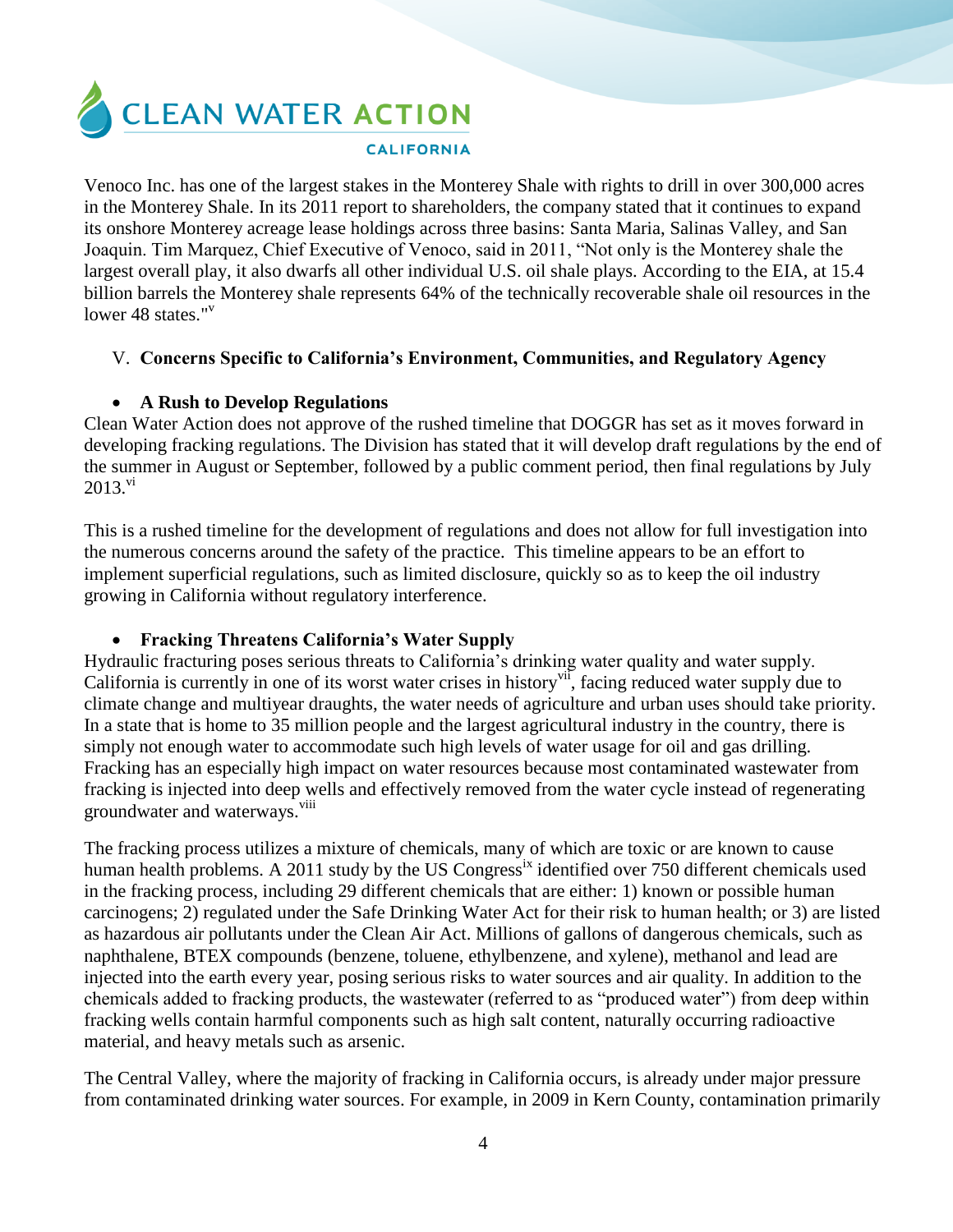

from arsenic and nitrates resulted in over 100 violations impacting approximately 175,000 people.<sup>x</sup> Since 90% of Central Valley residents rely on groundwater, any increase in groundwater contamination is unacceptable. Environmental justice, as defined in California law (Government Code section 65040.12) requires "the fair treatment of people of all races, cultures, and incomes with respect to the development, adoption, implementation, and enforcement of environmental laws and policies." Low-income residents and people of color are already disproportionately affected by groundwater contamination in the Central Valley and fracking-caused contamination of groundwater would exacerbate the problem.

Wastewater from fracking operations in California is often disposed of into underground injection wells deep beneath the surface of the earth. These wells are known as Class II injection wells under the US EPA Underground Injection Control (UIC) Program. They are often in close proximity to or pass through underground sources of water used for drinking and agriculture. EPA has criticized California's implementation of the UIC program and monitoring of Class II wells. $^{\text{xi}}$  In particular, the report criticizes DOGGR's one size fits all risk assessment for protection of waterways. In a seismically active region such as California, there is increased risk of well-casing failure and the possibility of wastewater transport through faults into aquifers. A recent study of injection wells across the country reported an alarming integrity failure rate of one in six wells.<sup>xii</sup> In addition, there is a growing body of evidence to suggest that fluids injected deep into the earth can migrate over time, potentially entering underground sources of drinking water, even in the absence of well casing failures.<sup>xiii</sup>

In addition to underground injection, frackers dispose of wastewater into open-air pits, where the dangerous chemicals can off-gas creating air quality problems, or discharge into waterways, threatening drinking water sources and habitats. Under the Clean Water Act, any discharged water into waterways must be treated, however most water treatment plants are not equipped to handle the types and volume of wastewater from fracking. Lacking regulation and disclosure about wastewater methods, the state does not know the extent to which these different methods are used and if contamination has occurred.

The Monterey Shale underlies an area of California's Southern San Joaquin Valley and Central Coast that has also had some of the most serious earthquakes in California history. Without regulations to ensure that fracked wells are secure enough to withstand major seismological activity, Californians have no assurances that when big earthquakes occur, wells containing toxic mixtures of benzene and other carcinogens aren't leaking into groundwater used for drinking water or to irrigate crops.

# **Fracking Threatens California's Air Quality and Exacerbates Climate Change:**

California's Central Valley (home to 4 million Californians), has the highest level of particulate matter and ozone pollution in the United States and the asthma rate is three times the national average, according to the American Lung Association. Deep shale drilling is known to release significant levels of methane gases and volatile organic compounds (VOC's) that cause smog and lead to respiratory problems, and cancer causing air toxics such as benzene and arsenic. The oil and gas industry is the single largest producer of methane gas in the US, accountable for approximately 40% of all methane emissions.<sup> $\frac{div}{dx}$ </sup> In addition to the emissions from drilling, large numbers of trucks are used to transport chemicals to each drill site and wastewater away from each drill site, causing significant increases in particulate and smogforming pollutants. The cumulative air pollution and health problems that result from fracking are costs and impacts that Central Valley residents cannot bear.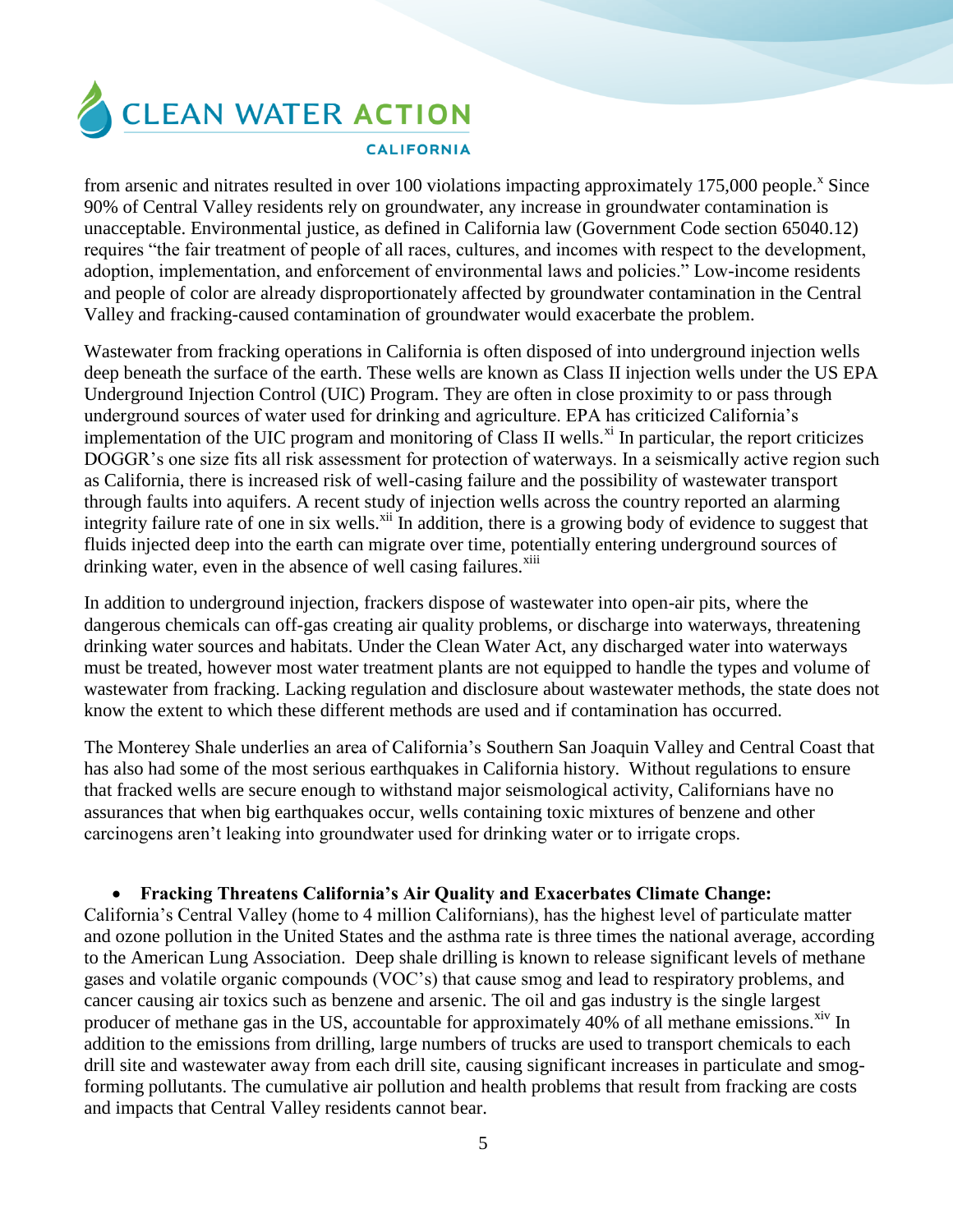

## **VI.If no Moratorium, Adequate Regulations must be Developed**

If DOGGR moves forward without implementing a moratorium, the agency has a responsibility to regulate hydraulic fracking in a manner that will ensure the protection of California's water, air and communities. That regulatory framework must include, at minimum:

- **A broad definition of fracking and enhanced oil and gas recovery:** Fracking should be defined broadly to include the actual fracture of a geologic formation, the drilling of a frack well, all associated activities on or near the well pad, all disposal of wastewater, the transport of chemicals, hydrocarbons or wastewater to or from the site, the all industrial activities that may disrupt a nearby community. While the regulations that DOGGR is developing are likely to be specifically for hydraulic fracturing, DOGGR should include in the regulations, as much as possible and where appropriate, other forms of enhanced oil and gas recovery, such as steam flooding, acidification and shallow diatomite extraction, to ensure a continuum of regulatory protection for local communities. These other forms of oil and gas extraction may also pose significant threats to public health and the environment and should not be excluded from the regulatory process.
- **Identification of setbacks and areas inappropriate for fracking or wastewater disposal:** In coordination with all relevant state agencies, DOGGR should determine which areas are appropriate or inappropriate for fracking and the injection of wastewater, including, but limited to: proximity to groundwater or surface water, proximity to seismic faults, proximity to schools and residential communities, and local air quality. For those areas deemed to be inappropriate for fracking activities, fracking and wastewater disposal should not be permitted, and an additional setback identified to ensure a margin of safety for those conflicting uses.
- **Conditional permitting and public input:** DOGGR should require specific permits for any frack job or injection of wastewater. All pending permits should be open for public comment with opportunities for community participation in the form of a public hearing.
- **Water source and volume:** The source and volume of all water used in the fracking process should be disclosed, and should not interfere with other beneficial uses of water, including but not limited to urban, agricultural, industrial, recreation, habitat and environmental. Furthermore, an independent study should determine the regional impact of fracking on California's water supply.
- **Wastewater disposition:** All information concerning the disposition of fracking wastewater, including method, location, volume, chemical volume and percent of chemicals recovered, should by disclosed. Setbacks and off limits wastewater disposal criteria should be developed, to prevent high risk disposal methods, including but not limited to unlined surface pits, injection of wastewater through or near groundwater sources, in close proximity to faults, and untreated disposal into surface waterways. Fracking operations should be subject to salinity management requirements being developed by the Regional Water Quality Control Boards.
- **Ground and surface water monitoring:** Prior to fracking or injecting wastewater, testing of groundwater or surface water should be conducted to develop baseline data, and a monitoring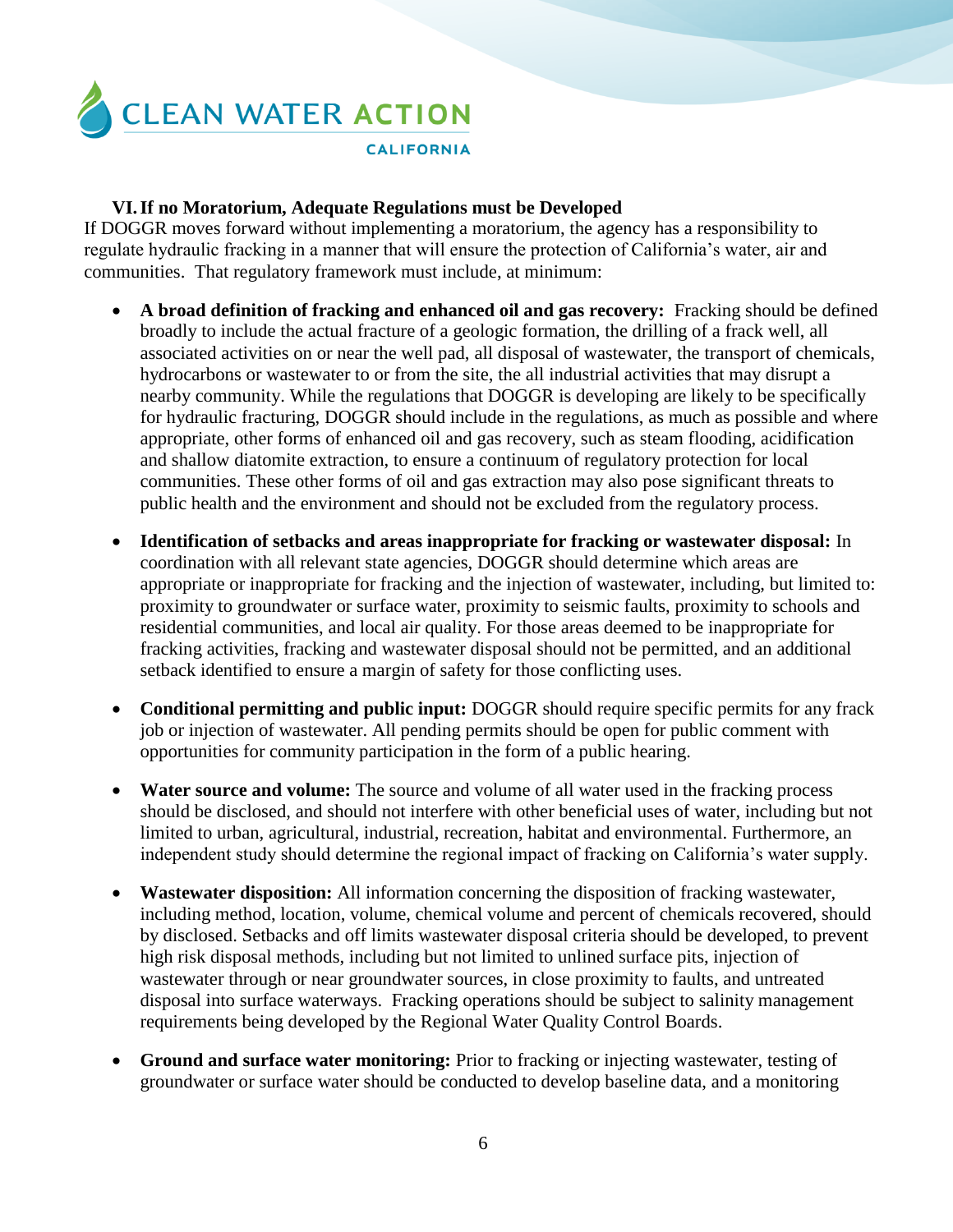

program developed to track changes in water quality during operations and after abandonment of any frack or injection well.

- **Radiological elements**: Any radiological elements which are injected should be disclosed and recovered and reported as to where and how disposed. Any radiological elements that are brought to the surface in produced water should be reported and disposed of safely.
- Air quality: Fracking operations should be regulated to prevent greenhouse gas emissions and other air pollutant emissions. DOGGR should require green completions on all frack wells and monitoring of baseline and ongoing air quality for greenhouse gas, air toxics and volatile organic compound emissions.
- **Community impacts:** There should be rules to control and mitigate noise, dust and light pollution, to minimize impacts on communities.
- **Seismicity:** All fracking and the injection of wastewater should be adequately studied prior to beginning operations to ensure that activities will not result in induced seismic events. No fracking or wastewater injection may occur within a reasonable distance of any faults. DOGGR should require all operators to report all seismic activities during operation.
- **Well casing failures:** All well casing failures of frack and injection wells should be reported. DOGGR should develop response criteria for any well casing failure that includes reporting, repair and monitoring.
- **Public notice:** At least 60 days prior to any fracking operations or injection of wastewater, an operator should disclose to neighboring landowners and residents, water users, water providers and local governments of their intent. Neighboring should be classified as any property owner whose property is within one mile (along the surface) of the nearest fracture. All local jurisdictions that contain any neighboring parties listed above, shall be notified.
- **Chemical Disclosure:** All chemicals, injected or brought to the frack site, should be fully disclosed by name, volume, concentration, intended use and disposal plan in an application for permit.
- **Ban Chemicals:** Ban the injection of diesel chemicals and the BTEX compounds (benzene, toluene, ethylbenzene, zylene). Ban the injection of chemicals that are 1) known or possible human carcinogens; 2) regulated under the Safe Drinking Water Act for their risk to human health; or 3) are listed as hazardous air pollutants under the Clean Air Act.
- **Frack job details:** All details should be included in the permit application, including, but not limited to exact length, width, and pressure of proposed and actual frack job.
- **Trade secrets:** Trade secret exemptions must be consistent with existing state laws, regulations, and existing practices from other agencies. Specifically, the Division must be allowed to access all trade secret information in order to understand the impacts of the operation and to determine whether the claim of trade secrets is warranted.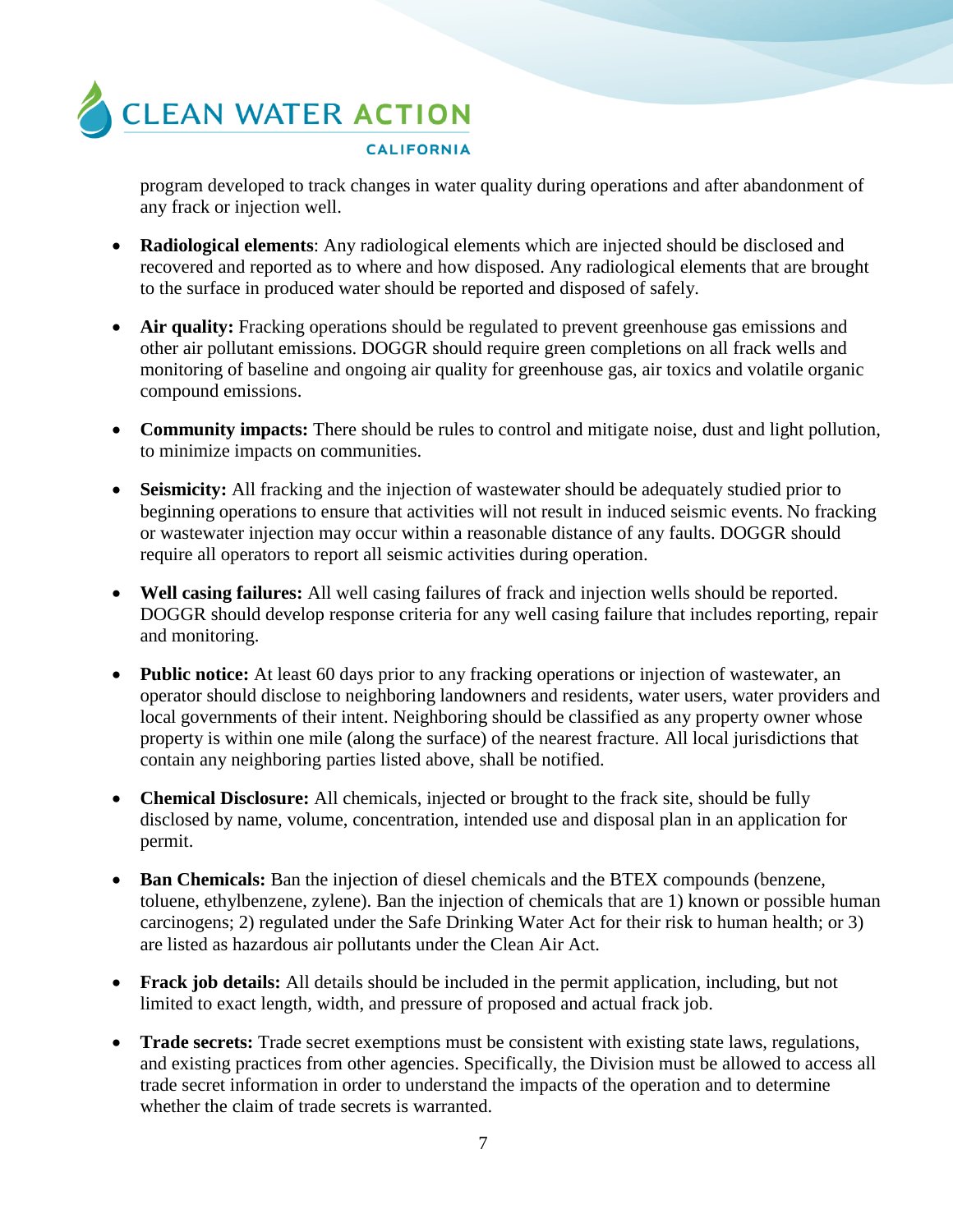

- **Confidential wells**: Exploratory wells, which are currently given confidential status, should not be exempt from any of the above disclosure requirements or limitations.
- **Public access to data:** All data required above should be available in a searchable database that can be used by the public to search by any area or criteria and that also provides aggregated data for any desired area or criteria. The Division should file an annual report of all data disclosed, including individual well and aggregate data, to be made public.

### **Conclusions and Recommendations**

Clean Water Action recommends a statewide moratorium on hydraulic fracturing in California. The development of fracking regulations by DOGGR should be put on hold and a full independent review of all the following concerns about fracking and the disposal of fracking wastewater should be conducted: increased demand on California's water supply, risk of ground and surface water contamination, impacts on air quality and greenhouse gas emissions, seismic impacts and risk of induced seismic activity and earthquake caused well casing failure. Upon completion of an independent, scientific investigation, the state should also consider whether promoting new technologies to enhance the oil industry's ability to extract oil in California is consistent with the state's policies on global warming, under AB 32, and its commitment to create a clean energy economy. If the state moves forward with developing regulations and permitting of fracking and other new technologies for onshore oil recovery, it should absolutely ensure the safety and protection of California's environment, public health and communities and at a minimum include measures that address the recommendations provided above.

Sincerely,

Minamiffed

Miriam Gordon California Director

Andrew Grinberg Program Associate

 $\overline{a}$ 

<sup>i</sup> Groups Reach Settlement with McKeesport in Gas Drilling Wastewater Dumping Case (http://cleanwateraction.org/press/groups-reach-settlementmckeesport-gas-drilling-wastewater-dumping-case)

ii US Environmental Protection Agency (http://www.epa.gov/region8/superfund/wy/pavillion/)

iiiColorado School of Public Health

<sup>(</sup>http://attheforefront.ucdenver.edu/?p=2546%2526utm\_source=feedburner%2526utm\_medium=feed%2526utm\_campaign=Feed%25253A%252Btheforefront %252B%252528%252540theForefront%252529)

iv Scientific American (http://www.scientificamerican.com/article.cfm?id=ohio-earthquake-likely-caused-by-fracking)

<sup>v</sup> Quote based on data from US Energy Information Administration "Review of Emerging Resources: US Shale Gas and Shale Oil Plays" (ftp://ftp.eia.doe.gov/natgas/usshaleplays.pdf)